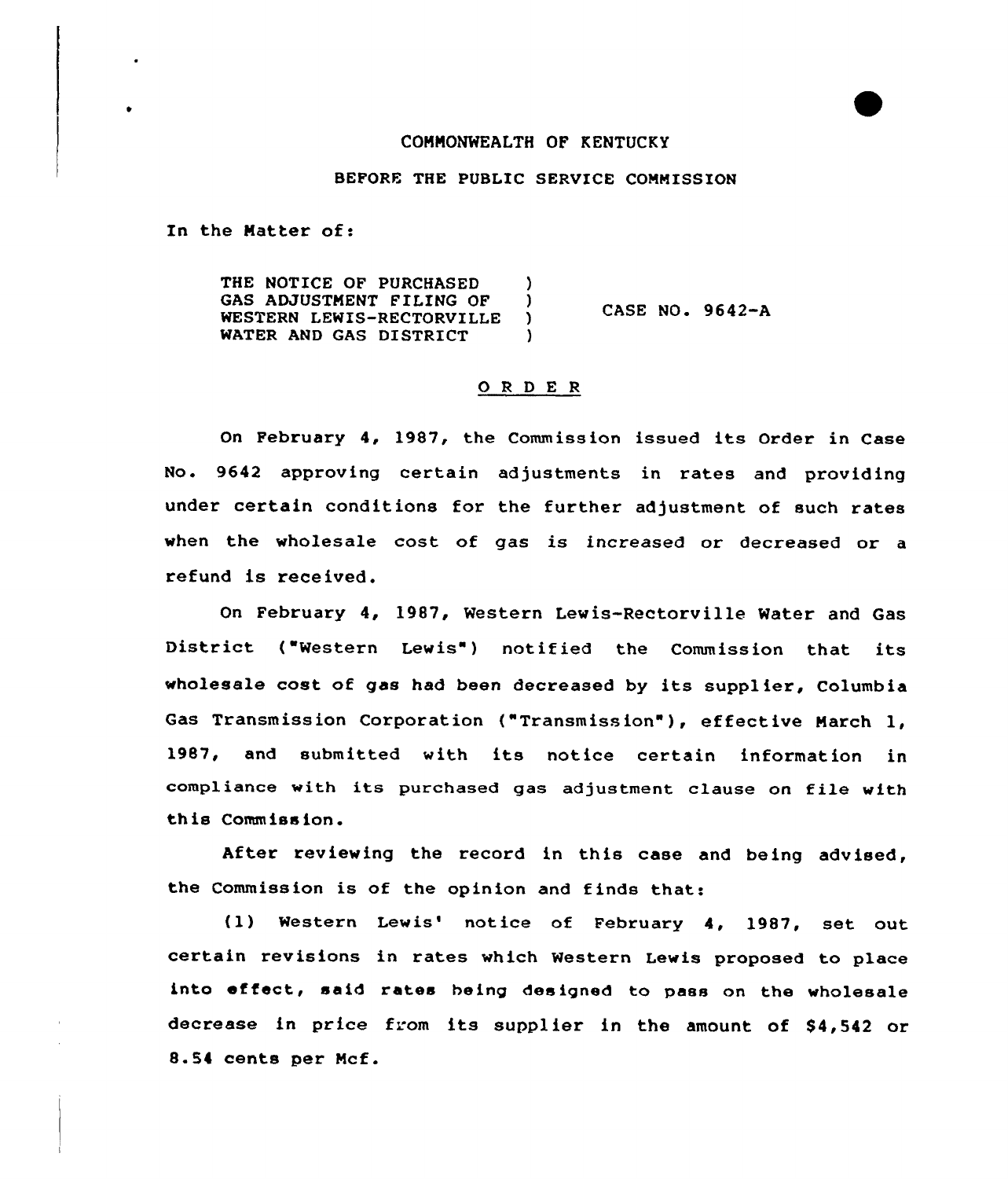(2) Transmission filed revised rates with the Federal Energy Regulatory Commission to be effective March 1, 1987.

(3) Western Lewis' adjustments in rates under the purchased gas adjustment provisions are incorrect in that they are based on rates in effect for Case No. 8678 instead of Case No. 9642 and are not fair, just and reasonable and in the public interest and should not be effective with gas supplied on and after March 1, 1987.

(4) The rates in the Appendix to this Order are fair, just and reasonable and in the public interest and should be effective with gas supplied on and after March 1, 1987.

IT IS THEREFORE ORDERED that:

(1) The rates in the Appendix to this Order be and they hereby are authorized effective with gas supplied on and after Narch 1, 1987.

(2) Within 30 days of the date of this Order Western Lewis shall file with this Commission its revised tariffs setting out the rates authorized herein.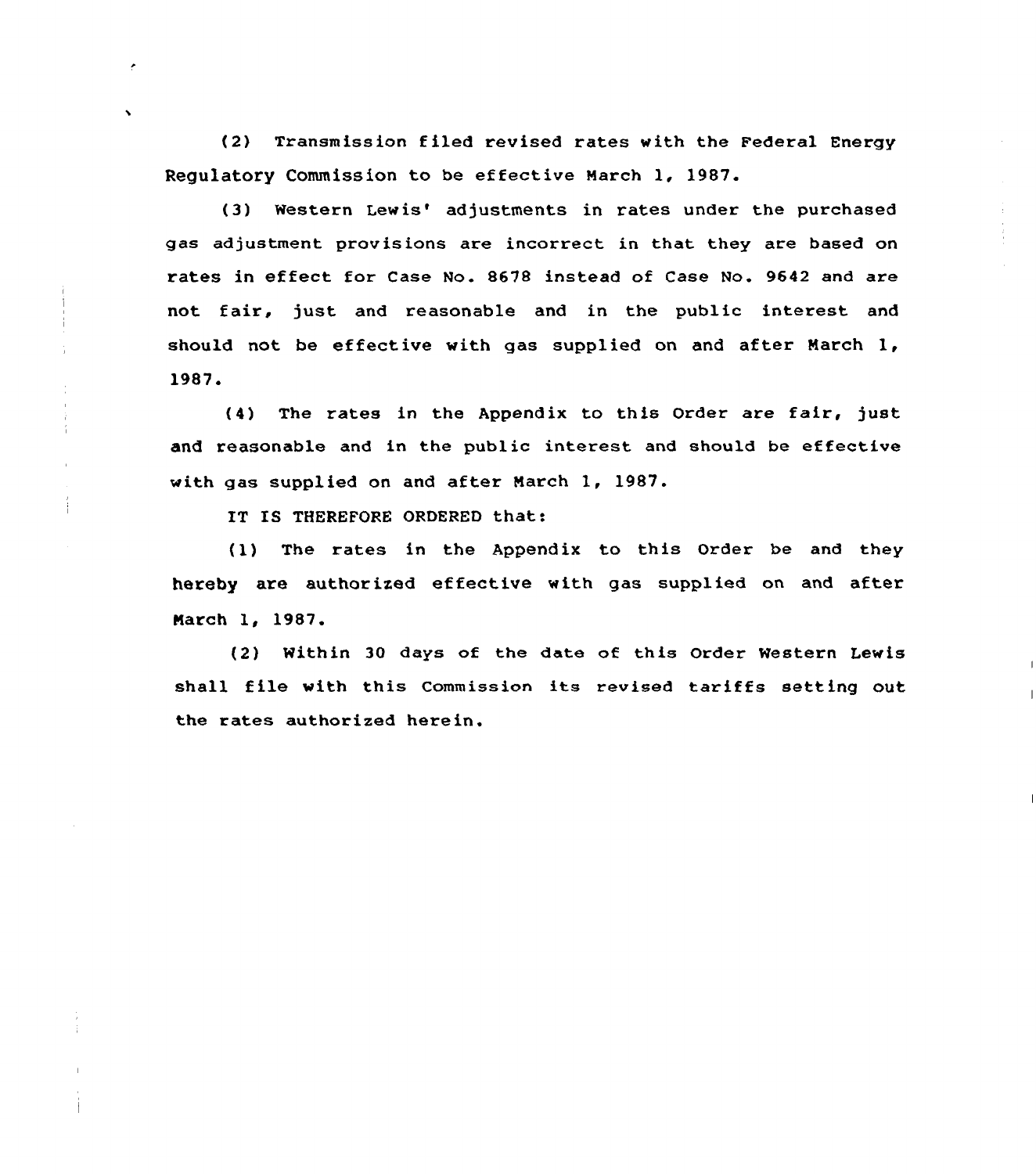Done at Frankfort, Kentucky, this 18th day of February, 1987.

PUBLIC SERVICE COMMISSION

Chairman  $ce$ Chairman  $\ddot{\phantom{0}}$ 

Williams

ATTEST:

 $\ddot{\phantom{1}}$ 

Executive Director